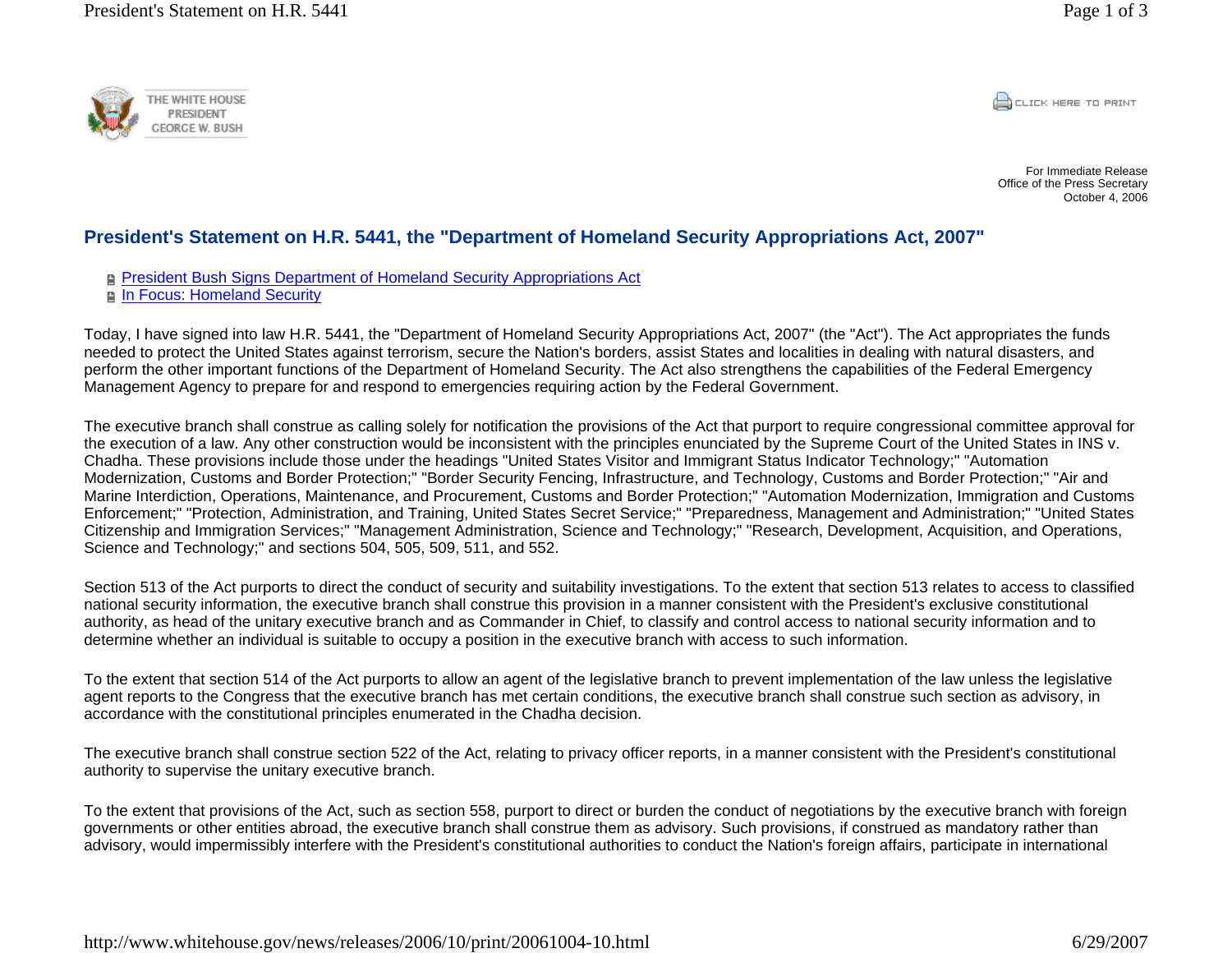negotiations, and supervise the unitary executive branch.

Provisions of the Act, including under the heading "Office of the Secretary and Executive Management" and sections 521, 539, 540, and 559, refer to joint explanatory statements of managers accompanying conference reports on specified acts. Such statements do not satisfy the constitutional requirements of bicameral approval and presentment to the President needed to give them the force of law.

Section 503(c) of the Homeland Security Act of 2002, as amended by section 611 of the Act, provides for the appointment and certain duties of the Administrator of the Federal Emergency Management Agency. Section 503(c)(2) vests in the President authority to appoint the Administrator, by and with the advice and consent of the Senate, but purports to limit the qualifications of the pool of persons from whom the President may select the appointee in a manner that rules out a large portion of those persons best qualified by experience and knowledge to fill the office. The executive branch shall construe section 503(c)(2) in a manner consistent with the Appointments Clause of the Constitution. Also, section 503(c)(4) purports to regulate the provision of advice within the executive branch and to limit supervision of an executive branch official in the provision of advice to the Congress. The executive branch shall construe section 503(c)(4) in a manner consistent with the constitutional authority of the President to require the opinions of heads of departments and to supervise the unitary executive branch. Accordingly, the affected department and agency shall ensure that any reports or recommendations submitted to the Congress are subjected to appropriate executive branch review and approval before submission.

Section 507(f)(6) of the Homeland Security Act of 2002, as amended by section 611 of the Act, and sections 689i(a)(4)(B)(iv) and 689j(b)(2)(E) of the Act, purport to require in certain cir-cum-stances that an executive branch official submit legislation for the consideration of the Congress. The executive branch shall construe such provisions in a manner consistent with the President's constitutional authority to supervise the unitary executive branch and to recommend for congressional consideration such measures as the President shall judge necessary and expedient.

Several provisions of the Act purport to direct the President to perform the President's duties "acting through" a particular officer. These provisions include section 303(b) of the Robert T. Stafford Disaster Relief and Emergency Assistance Act, as amended by section 633 of the Act, section 1802 of the Homeland Security Act of 2002, as amended by section 671 of the Act, and sections 643, 644, 689i, and 689j of the Act. The executive branch shall construe such provisions in a manner consistent with the constitutional authority of the President to supervise the unitary executive branch.

The executive branch shall construe provisions of the Act relating to race, ethnicity, and gender, such as sections 623 and 697 of the Act, in a manner consistent with the requirement of the Due Process Clause of the Fifth Amendment to the Constitution to afford equal protection of the laws.

Section 1802(a) of the Homeland Security Act of 2002, as amended by section 671 of the Act, calls for the Secretary of Homeland Security "in cooperation with the Department of National Communications System (as appropriate)" and others to develop and update a National Emergency Communications Plan. An examination of the text and structure of the Act reveals that the term "Department of National Communications System" in section 1802(a) is most reasonably construed as a reference to the National Communications System in the Preparedness Directorate of the Department of Homeland Security, to which section 611 of the Act refers in amending section 505 of the Homeland Security Act of 2002, and the executive branch shall so construe it.

GEORGE W. BUSH

THE WHITE HOUSE,

October 4, 2006.